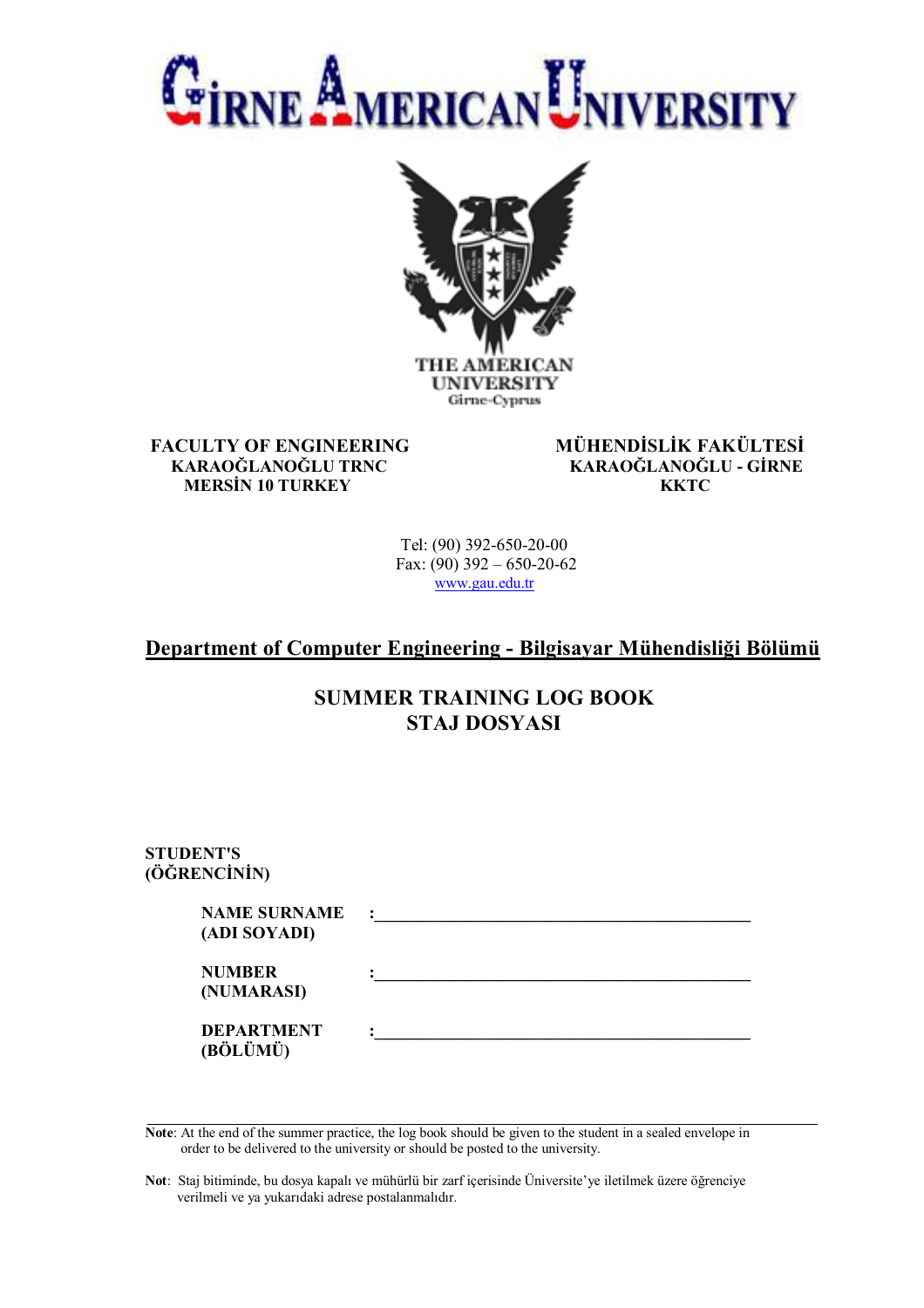**STUDENT NAME :** 

## **FACULTY APPROVAL FORM :**

**With the signatures given below, we certify that this log book is in plastic binding and is a genuine document of Faculty of Engineering. If this form is not signed, please pay attention that the training will be rejected.** 

**Dear company representatives, in case of any doubt or inquiries please do not hesitate to contact the Faculty of Engineering Summer Training Coordinators, whose contact details are given below.** 

**On Behalf of the Faculty of Engineering, thank you in advance for the support and interest you are going to provide to our student.** 

#### **Best Regards,**

## (Fakülte Onay Formu)

 Bu staj dosyasının Girne Amerikan Üniversitesi, Mühendislik Fakültesi orjinal dokümanı olduğunu ve imzamıza ciltli şekilde geldiğini onaylarız. Eğer bu form imzasız ise stajın geçersiz olacağına lütfen dikkat ediniz.

 Değerli firma yetkilileri, herhangibir şüphe durumunda veya sorularınız için lütfen aşağıda iletişim bilgileri bulunan Mühendislik Fakültesi Staj Komitesi koordinatörleri ile iletişime geçmekten çekinmeyiniz.

Öğrencimiz, göstereceğiniz ilgiden ve destekten ötürü Mühendislik Fakültesi Adına peşinen teşekkür ederiz.

|                                                                          | <b>Saygilarimizla,</b> <i>(Internship Committee Member Signature)</i> |
|--------------------------------------------------------------------------|-----------------------------------------------------------------------|
|                                                                          |                                                                       |
| Member contact e-mail                                                    |                                                                       |
| URL : http//engineering.gau.edu.tr<br>Tel : $0.3926502000 - ext.$ : 1337 |                                                                       |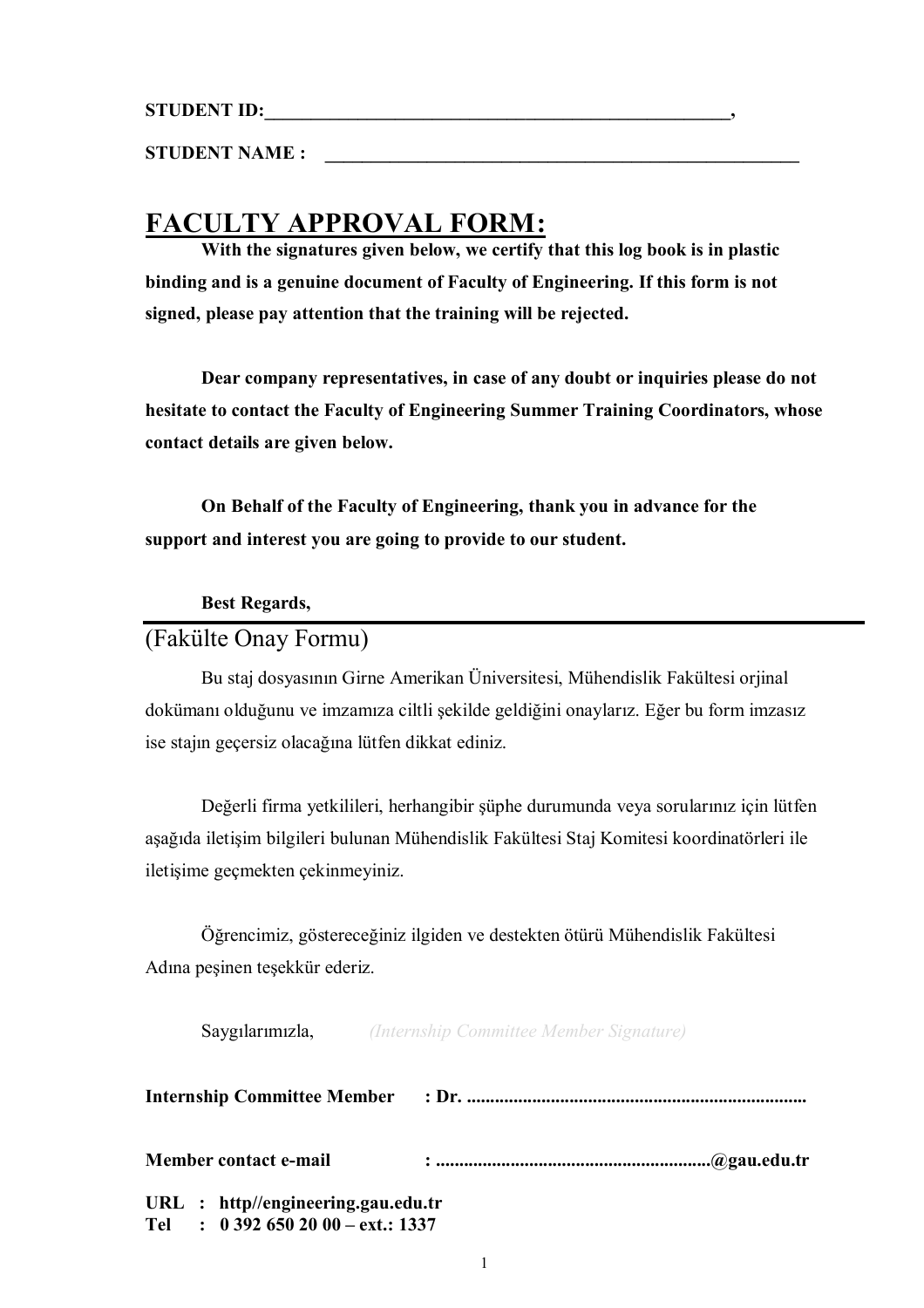#### **REGULATIONS REGARDING SUMMER TRAINING**

- 1. The summer training is minimum 30 working days and it is compulsory for graduation. 30 days will be spent working in an Engineering Office.
- 2. The assessment form should be completed by the institution's department manager at the end of the training period.
- 3. The institution should either post the booklet in a sealed and stamped envelope or allow the student to deliver it directly to the head of the department.
- 4. If there is any doubt as to whether a student may have falsely completed the booklet or made false declarations about the institution, the supposedly completed training will be disqualified.
- 5. When the student completes the summer practice, he or she should submit the report to the summer practice evaluation committee within one month of the following semester. This report should include original knowledge gained from plant, site or office rather than practical knowledge obtained from books or lecture notes.
- 6. The student can take photographs, plans, specifications and detailed analysis etc. to support his or her summer practice report.
- 7. There should be at least one engineer employed in the related department area in the institution.

#### **STAJ SIRASINDA UYULMASI GEREKEN KURALLAR**

- 1. Staj süresi 30 iş günüdür ve mezuniyet için zorunludur. Staj süresinin 30 iş günü de dosyada belirtilen ilgili işyerinde tamamlanmalıdır.
- 2. Staj dosyası ve içindeki değerlendirme formu, staj tamamlandıktan sonra bölüm müdürü veya denetleyici tarafından doldurulur, imzalanır ve ıslak mühür ile kaşelenir.
- 3. İşletme sorumlusu, staj dosyasını kapalı ve mühürlü bir zarf içerisinde, kapaktaki adrese iadeli-taahütlü olarak postalar ve ya ilgili bölüm başkanına teslim edilmek üzere öğrenciye verir.
- 4. Yukarıdaki kurallara uymadığı, çalıştığı işletme ve ya tesislerde disiplin bozucu hareketlerde bulunduğu veya staj yapmadığı halde staj yapmış gibi gösterdiği anlaşılan öğrencinin stajı geçersiz sayılacaktır.
- 5. Stajını tamamlayan öğrenci staj raporunu, stajı takip eden akademik sömesterenin ilk bir(1) ayı içerisinde değerlendirme komitesine teslim etmek zorundadır. Staj raporu teorik bilgi ve ders notları yerine işyeri veya fabrika ile ilgili orijinal bilgiler içermelidir.
- 6. Ögrenci, eğer isterse staj sırasında fotograf çekerek, plan ve spesifikasyonlar kullanarak staj raporunu güçlendirebilir.
- 7 . Staj yapılan fırmada konu ile ilgilien az bir mühendis bulunmalıdır.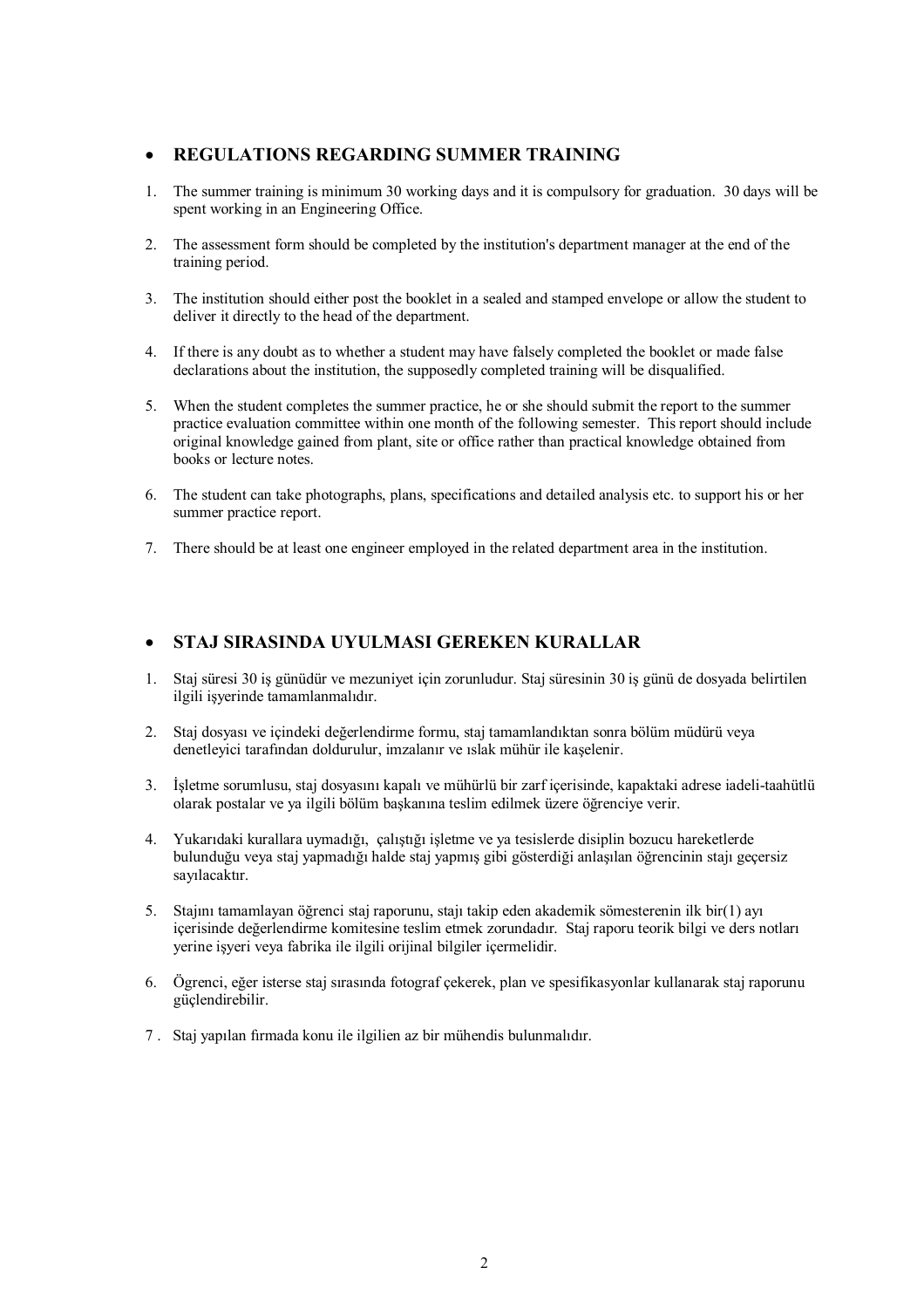#### **STUDENT INFORMATION**

(This form is to be completed by the student)

| <b>STUDENT'S</b>    | <b>FULL NAME</b><br><b>ADI SOYADI</b> |
|---------------------|---------------------------------------|
| ÖĞRENCİNİN          | <b>NUMBER</b>                         |
|                     | <b>NUMARASI</b>                       |
|                     |                                       |
|                     | <b>DEPARTMENT</b>                     |
|                     | BÖLÜMÜ                                |
|                     |                                       |
|                     | <b>COMPANY NAME</b>                   |
|                     | ŞİRKET ADI                            |
| <b>COMPANY'S</b>    |                                       |
| <b>İŞYERİNİN</b>    | <b>FIELD OF SPECIFICATION</b>         |
|                     | İŞ ALANI                              |
|                     |                                       |
|                     | <b>ADDRESS</b>                        |
|                     | <b>ADRES</b>                          |
|                     |                                       |
|                     |                                       |
|                     | <b>FULL NAME</b>                      |
| <b>SUPERVISOR'S</b> | <b>ADI SOYADI</b>                     |
| <b>DENETLEYENİN</b> |                                       |
|                     | <b>STATUS / TITLE</b>                 |
|                     | ÜNVANI                                |
|                     |                                       |

**DATE** (TARİH)**:\_\_\_\_\_\_/\_\_\_\_\_\_\_\_/\_\_\_\_\_\_\_** 

#### **To the Faculty of Engineering**

Mühendislik Fakültesi'ne

#### **I certify that the following record of summer practice has been completed by the above mentioned student.**

## **Our evaluation of the work is given in the following page.**

Bu staj dosyasında verilen bilgilerin tümü doğrudur. Öğrencinin stajı ile ilgili değerlendirmemiz bir sonraki sayfadadır.

**NAME - SURNAME** (Adı Soyadı)**:**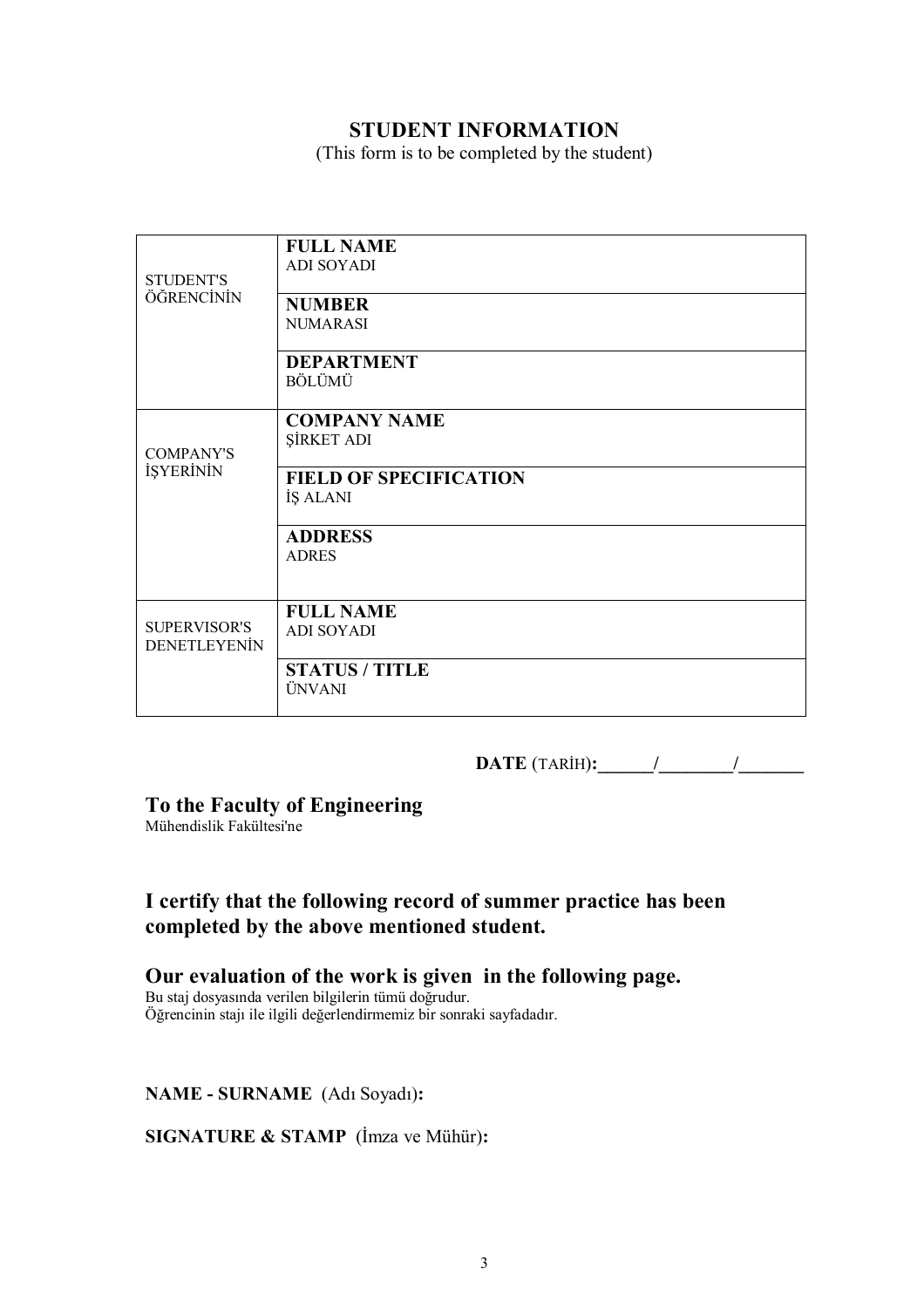## **ASSESSMENT FORM (DEGERLENDİRME FORMU)**

#### TO BE COMPLETED AND SIGNED BY THE COMPANY MANAGER BÖLÜM MÜDÜRÜ'NÜN

## **FIELD OF WORK (please specify) WORKING DEPARTMENT(S) /AREAS**  ÇALIŞTIĞI BÖLÜM VEYA ALANLAR

## $STAJA BAŞLADIĞI TARIH :$

# **STARTING DATE COMPLETION DATE**

#### **NUMBER OF DAYS COMPLETED**

TOPLAM İŞ GÜNÜ SAYISI **:** 

| <b>CRITERIA</b>                                                                                                                | <b>EVALUATION</b> (Excellent/Good/Fair/Poor) |
|--------------------------------------------------------------------------------------------------------------------------------|----------------------------------------------|
| <b>KISTASLAR</b>                                                                                                               | DEĞERLENDİRME (Pekiyi/İyi/Orta/Zayıf)        |
|                                                                                                                                |                                              |
| <b>ATTENDANCE</b>                                                                                                              |                                              |
| DEVAM DURUMU                                                                                                                   |                                              |
| <b>INTEREST AND PARTICIPATION</b><br>STAJA İLGİSİ                                                                              |                                              |
| <b>TECHNICAL KNOWLEDGE</b><br><b>TEKNİK BİLGİ</b>                                                                              |                                              |
| <b>PRACTICAL ABILITY</b><br>UYGULAMA YETENEĞİ                                                                                  |                                              |
| <b>QUALIFICATIONS</b> (Initiative,<br>responsibility and reliability)<br>NİTELİK (İNSİYATİF,<br>GÜVENİLİRLİK, SORUMLULUK, VS.) |                                              |
| <b>OTHER COMMENTS</b><br>DİĞER DÜŞÜNCELER                                                                                      |                                              |

**NAME - SURNAME** (Adı Soyadı)**:**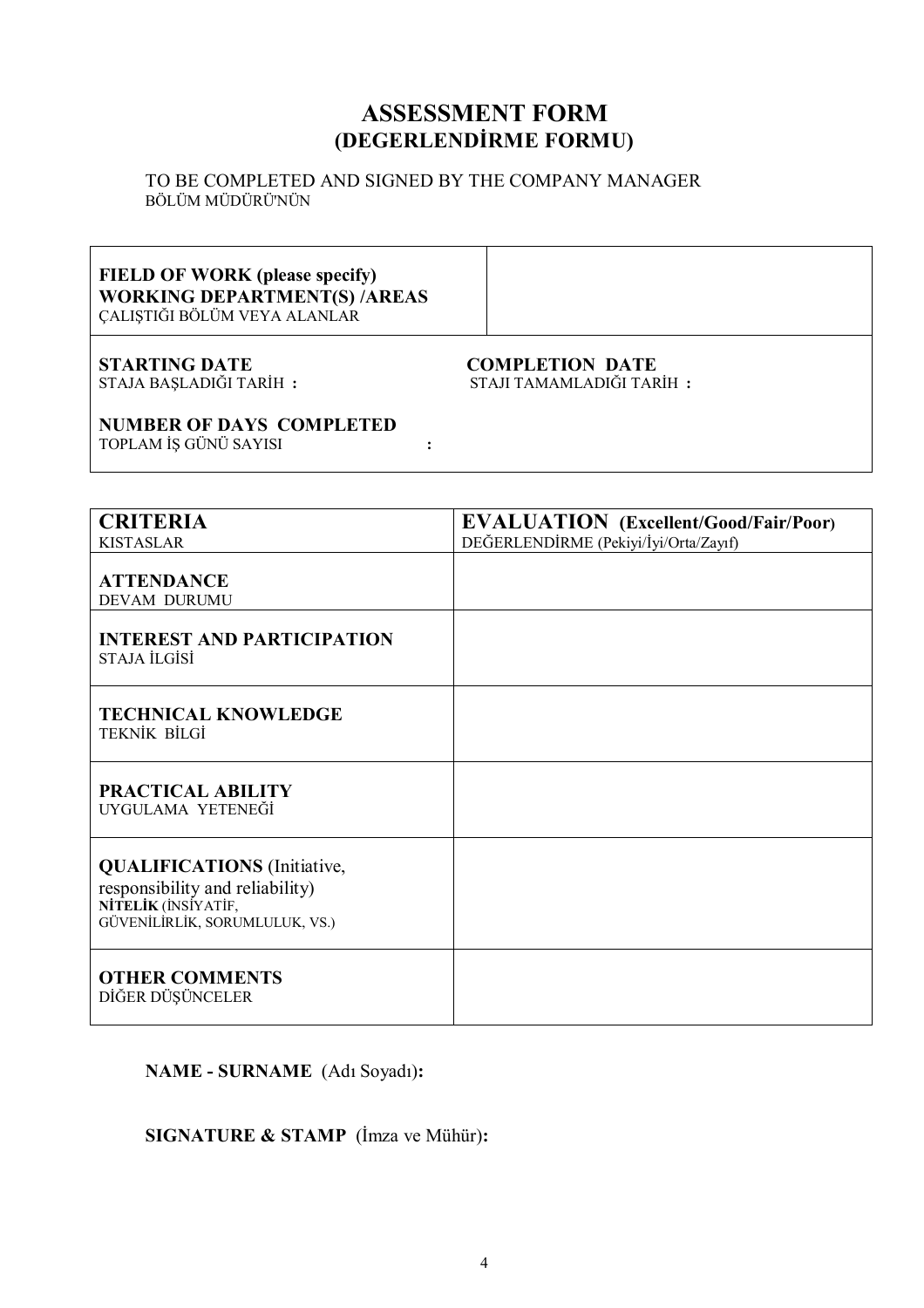| <b>WORKING</b><br>DAYS<br>(GÜNLER) | DATE<br>(TARİH) | <b>DEPARTMENT</b><br>(BÖLÜM) | BRIEF DESCRIPTION OF JOB<br>(YAPILAN İŞİN KISA AÇIKLAMASI) |
|------------------------------------|-----------------|------------------------------|------------------------------------------------------------|
| $\mathbf{1}$                       |                 |                              |                                                            |
| $\boldsymbol{2}$                   |                 |                              |                                                            |
| $\mathbf{3}$                       |                 |                              |                                                            |
| $\boldsymbol{4}$                   |                 |                              |                                                            |
| 5                                  |                 |                              |                                                            |

**NAME - SURNAME** (Adı Soyadı)**:**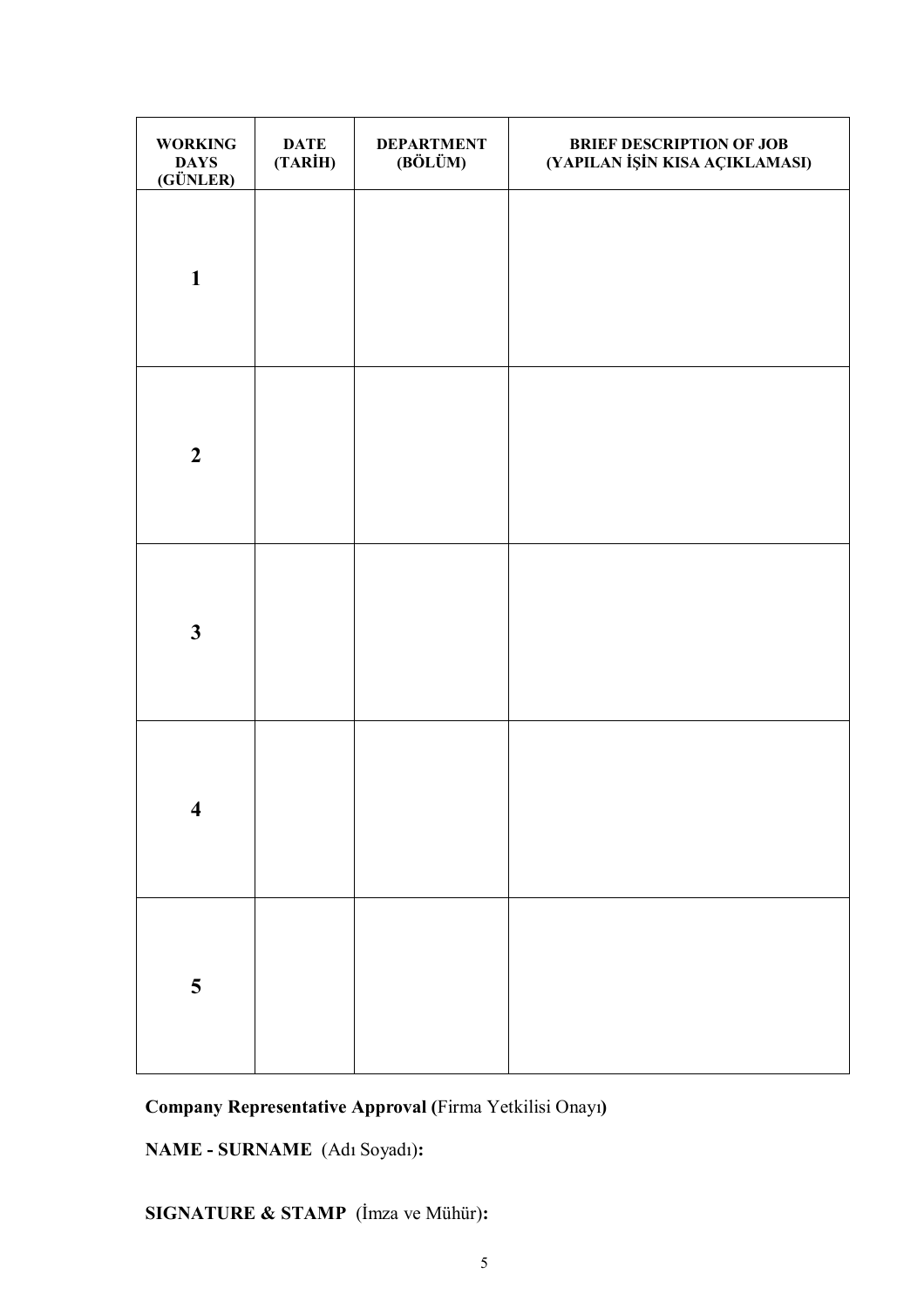| <b>WORKING</b><br>DAYS<br>(GÜNLER) | <b>DATE</b><br>(TARİH) | <b>DEPARTMENT</b><br>(BÖLÜM) | BRIEF DESCRIPTION OF JOB<br>(YAPILAN İŞİN KISA AÇIKLAMASI) |
|------------------------------------|------------------------|------------------------------|------------------------------------------------------------|
| 6                                  |                        |                              |                                                            |
| $\overline{7}$                     |                        |                              |                                                            |
| 8                                  |                        |                              |                                                            |
| $\boldsymbol{9}$                   |                        |                              |                                                            |
| 10                                 |                        |                              |                                                            |

**NAME - SURNAME** (Adı Soyadı)**:**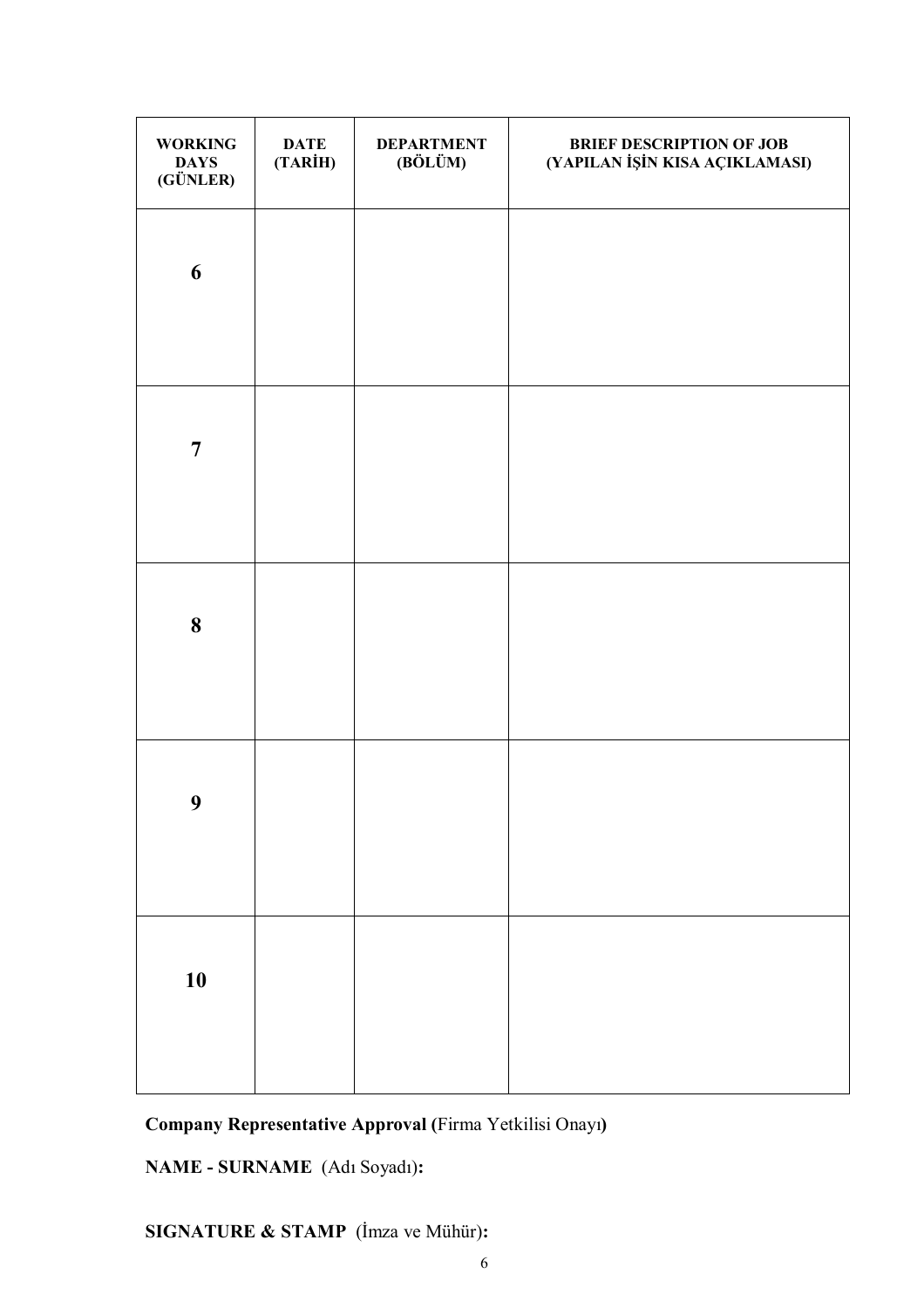| <b>WORKING</b><br><b>DAYS</b><br>(GÜNLER) | <b>DATE</b><br>(TARİH) | <b>DEPARTMENT</b><br>(BÖLÜM) | <b>BRIEF DESCRIPTION OF JOB</b><br>(YAPILAN İŞİN KISA AÇIKLAMASI) |
|-------------------------------------------|------------------------|------------------------------|-------------------------------------------------------------------|
| 11                                        |                        |                              |                                                                   |
| 12                                        |                        |                              |                                                                   |
| 13                                        |                        |                              |                                                                   |
| 14                                        |                        |                              |                                                                   |
| 15                                        |                        |                              |                                                                   |

**NAME - SURNAME** (Adı Soyadı)**:**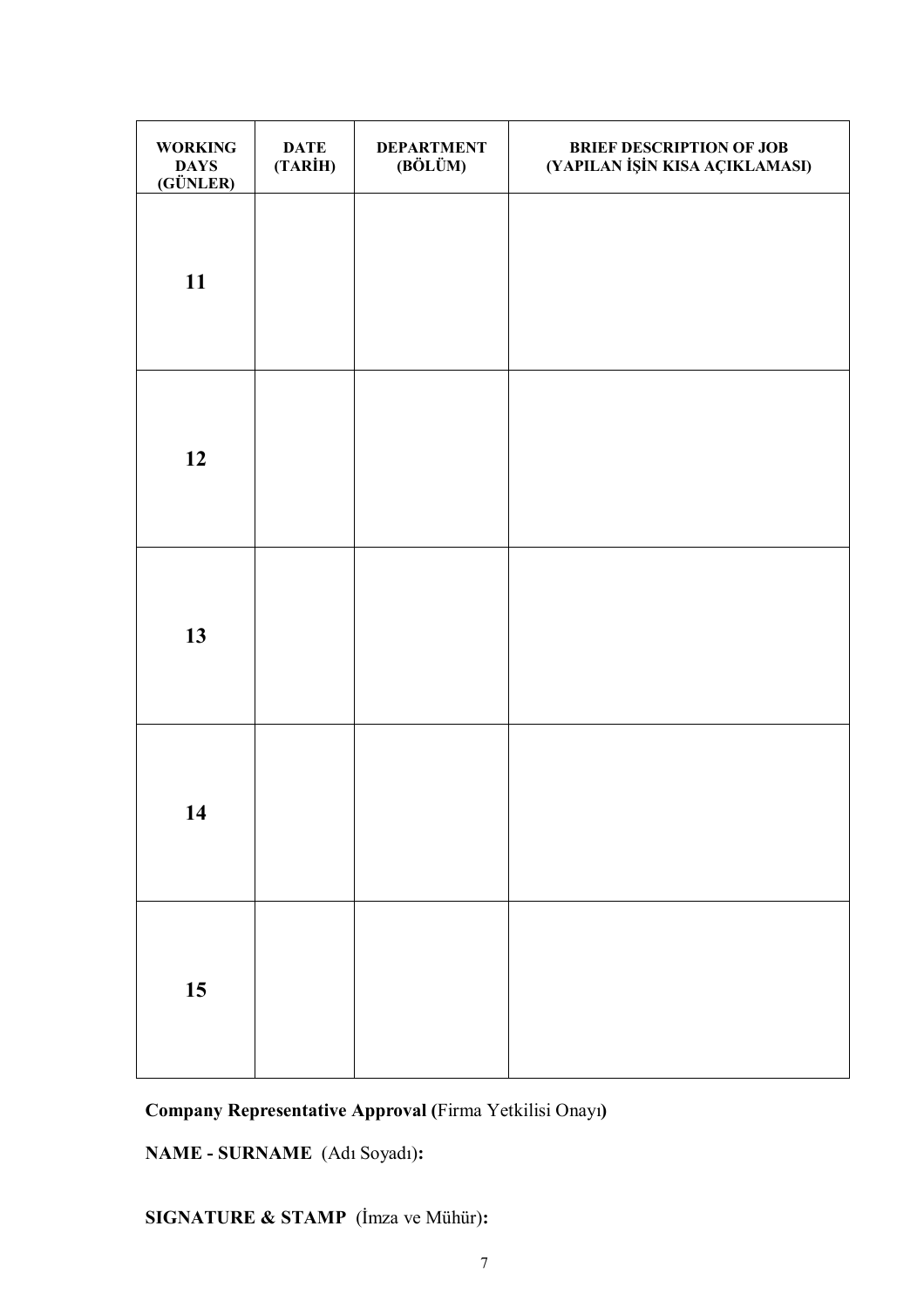| <b>WORKING</b><br><b>DAYS</b><br>(GÜNLER) | <b>DATE</b><br>(TARİH) | <b>DEPARTMENT</b><br>(BÖLÜM) | <b>BRIEF DESCRIPTION OF JOB</b><br>(YAPILAN İŞİN KISA AÇIKLAMASI) |
|-------------------------------------------|------------------------|------------------------------|-------------------------------------------------------------------|
| 16                                        |                        |                              |                                                                   |
| 17                                        |                        |                              |                                                                   |
| 18                                        |                        |                              |                                                                   |
| 19                                        |                        |                              |                                                                   |
| 20                                        |                        |                              |                                                                   |

**NAME - SURNAME** (Adı Soyadı)**:**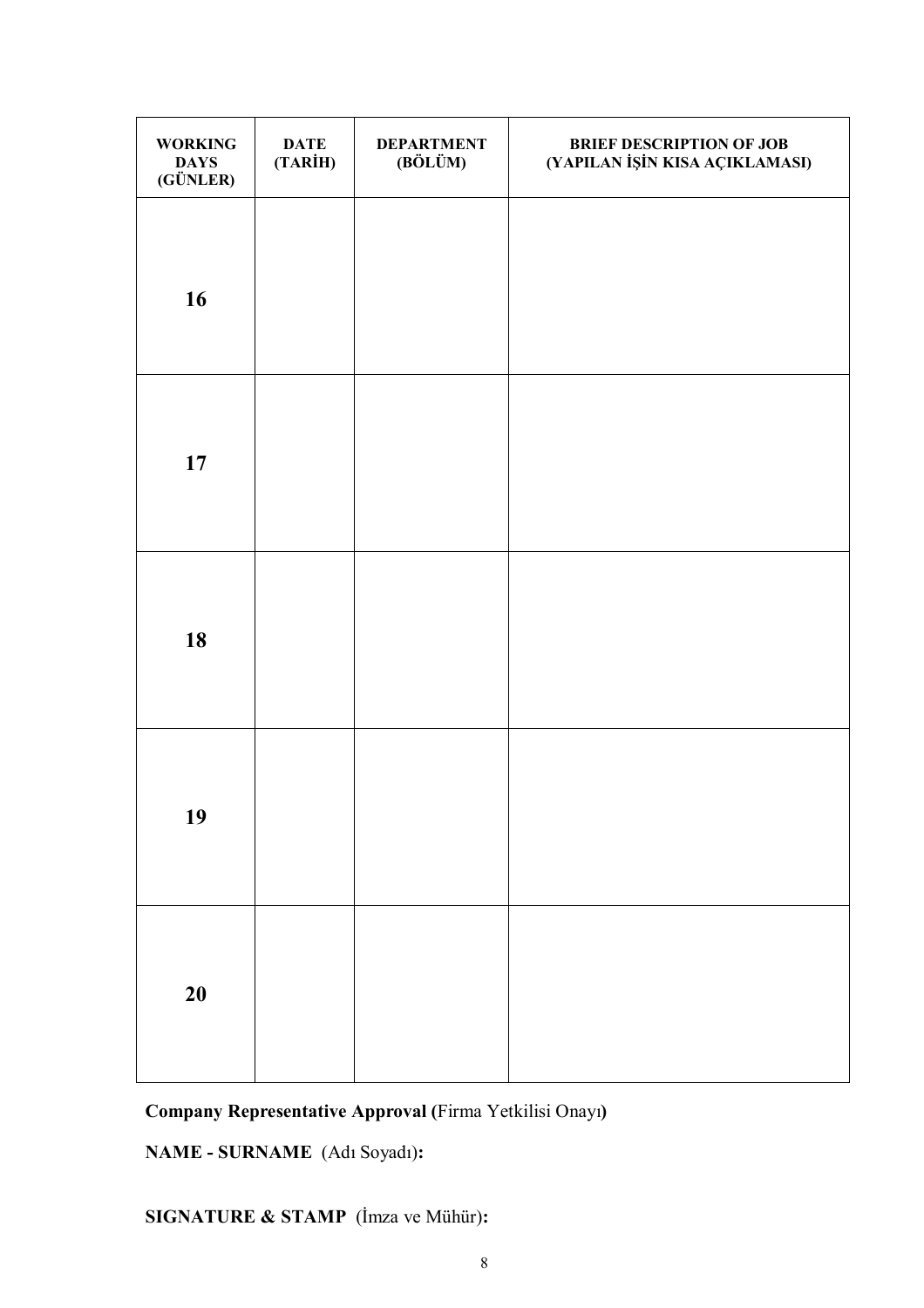| <b>WORKING</b><br><b>DAYS</b><br>(GÜNLER) | <b>DATE</b><br>(TARİH) | <b>DEPARTMENT</b><br>(BÖLÜM) | <b>BRIEF DESCRIPTION OF JOB</b><br>(YAPILAN İŞİN KISA AÇIKLAMASI) |
|-------------------------------------------|------------------------|------------------------------|-------------------------------------------------------------------|
| 21                                        |                        |                              |                                                                   |
| 22                                        |                        |                              |                                                                   |
| 23                                        |                        |                              |                                                                   |
| 24                                        |                        |                              |                                                                   |
| 25                                        |                        |                              |                                                                   |

**NAME - SURNAME** (Adı Soyadı)**:**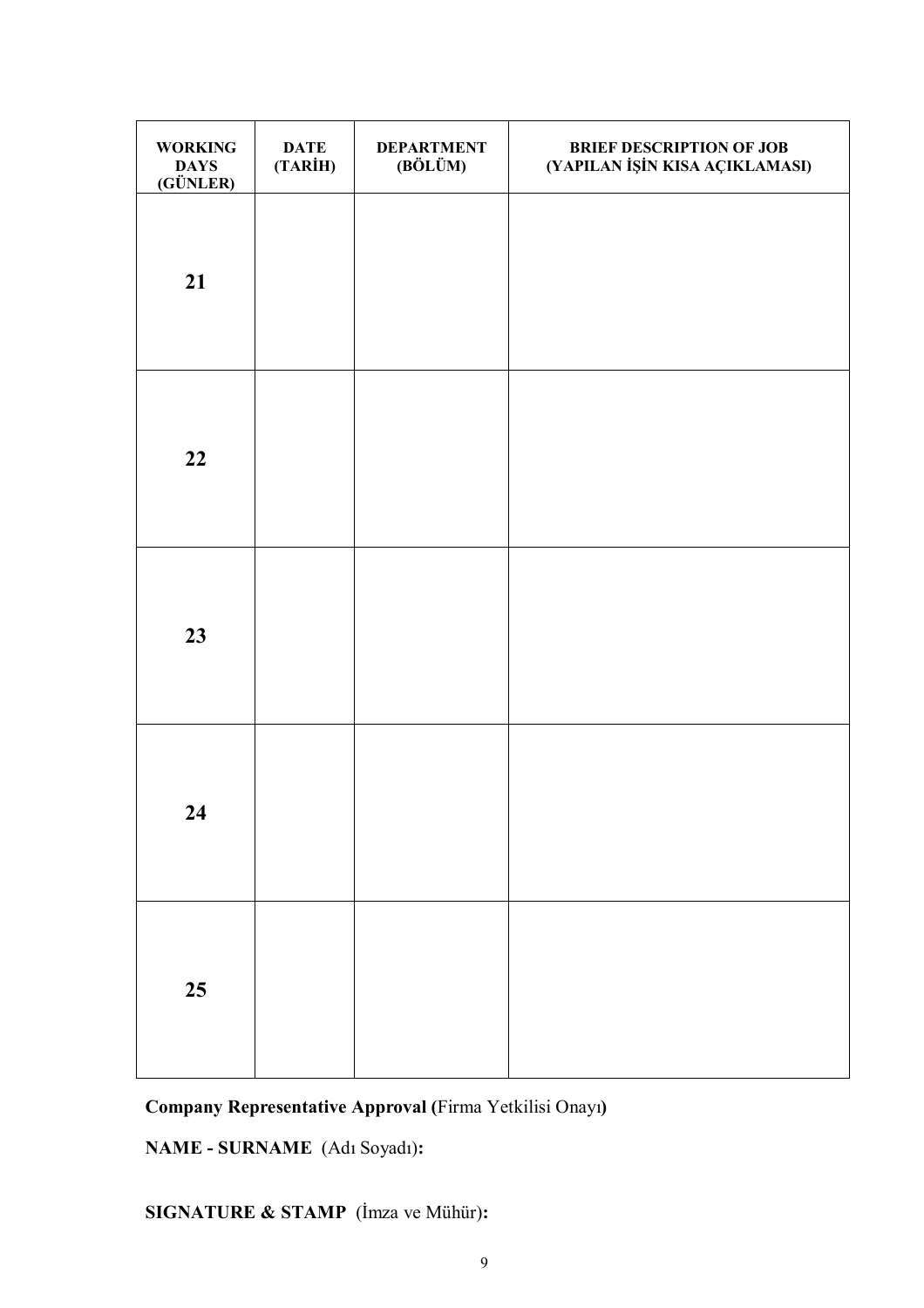| <b>WORKING</b><br>$\mathbf{DA} \mathbf{Y} \mathbf{S}$<br>(GÜNLER) | DATE<br>(TARİH) | DEPARTMENT<br>(BÖLÜM) | BRIEF DESCRIPTION OF JOB<br>(YAPILAN İŞİN KISA AÇIKLAMASI) |
|-------------------------------------------------------------------|-----------------|-----------------------|------------------------------------------------------------|
| 26                                                                |                 |                       |                                                            |
| 27                                                                |                 |                       |                                                            |
| 28                                                                |                 |                       |                                                            |
| 29                                                                |                 |                       |                                                            |
| 30                                                                |                 |                       |                                                            |

**NAME - SURNAME** (Adı Soyadı)**:**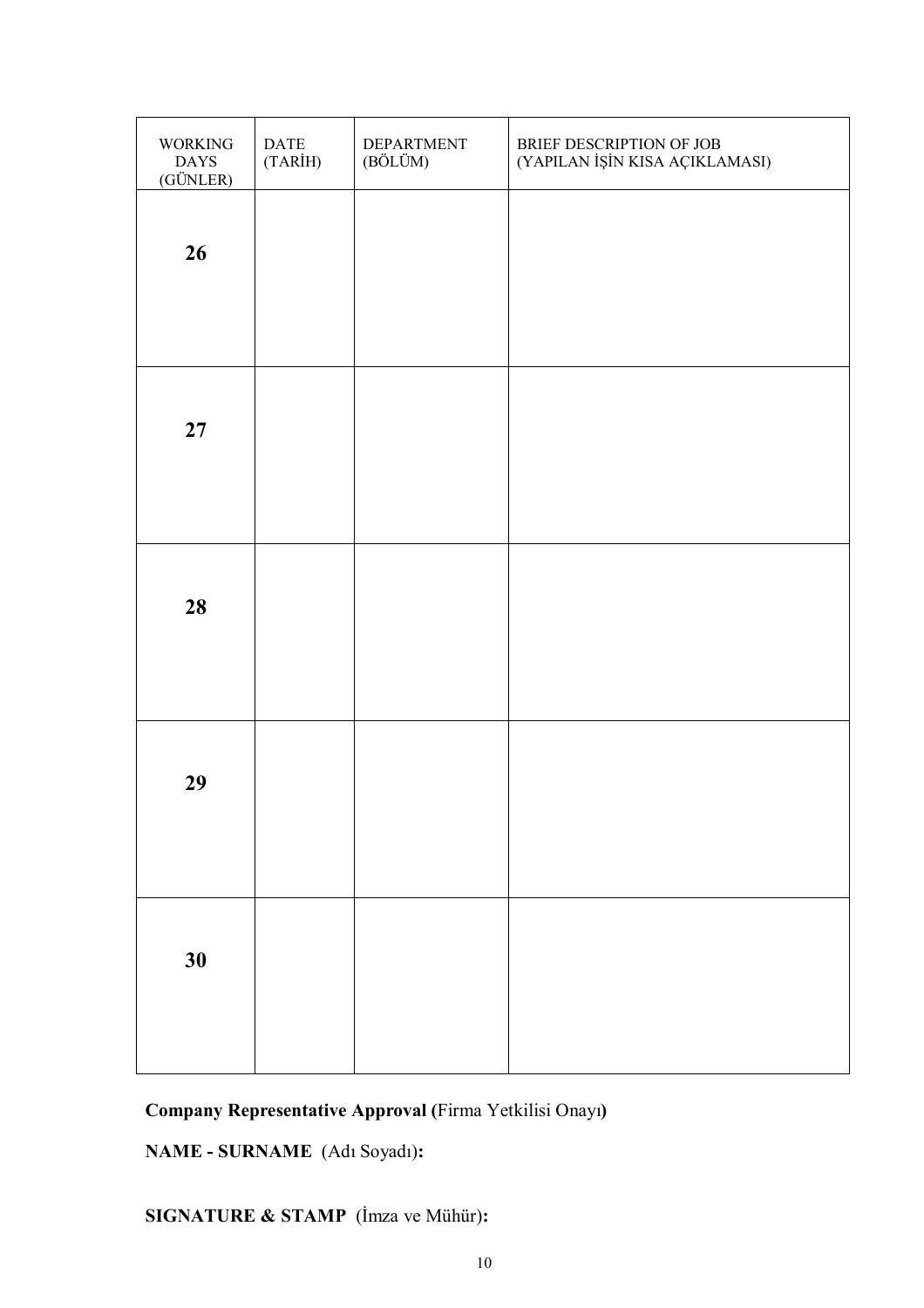## **EVALUATION**

(Evaluative Comments to be completed by the Company Manager or Supervisor only)

| WORK COMPLETED                       |       |        |
|--------------------------------------|-------|--------|
| (Yapılan iş açıklaması)              |       |        |
|                                      |       |        |
|                                      |       |        |
|                                      |       |        |
|                                      |       |        |
|                                      |       |        |
|                                      |       |        |
|                                      |       |        |
|                                      |       |        |
|                                      |       |        |
|                                      |       |        |
|                                      |       |        |
|                                      |       |        |
|                                      |       |        |
|                                      |       |        |
|                                      |       |        |
|                                      |       |        |
|                                      |       |        |
|                                      |       |        |
|                                      |       |        |
|                                      |       |        |
|                                      |       |        |
|                                      |       |        |
|                                      |       |        |
|                                      |       |        |
|                                      |       |        |
|                                      |       |        |
|                                      |       |        |
| <b>COMPANY MANAGER OR SUPERVISOR</b> | DATE: | STAMP: |
|                                      |       |        |
| NAME:                                |       |        |
|                                      |       |        |
|                                      |       |        |
|                                      |       |        |
| POSITION:                            |       |        |
|                                      |       |        |
|                                      |       |        |
|                                      |       |        |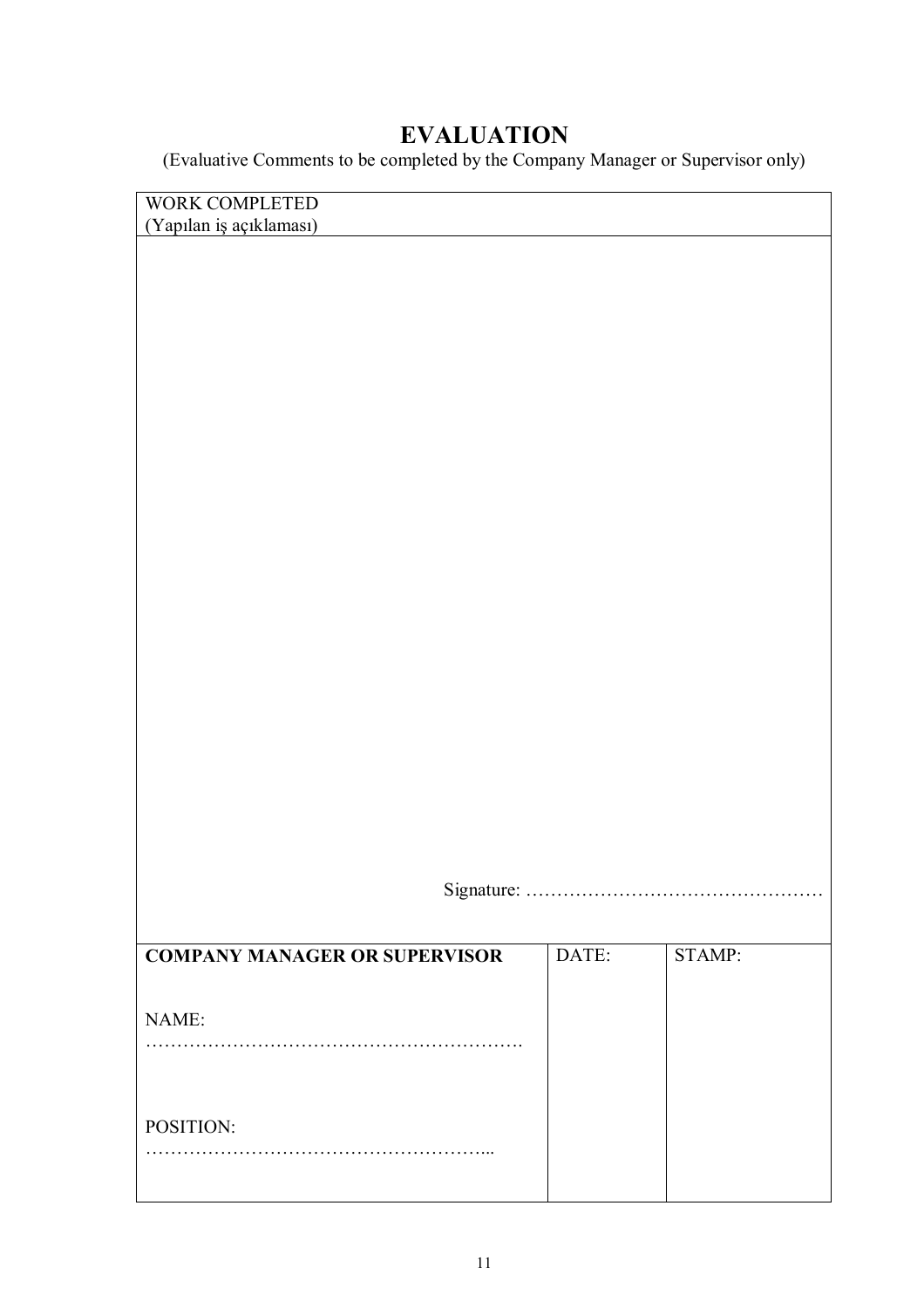## **Girne American University Faculty of Engineering Intern Evaluation Survey**

#### **( To be filled by the company representative(s) )**

The purpose of this survey is to obtain employers' input on the quality of the academic programs which Girne American University, Faculty of Engineering is providing. The survey is with regard to GAU Faculty of Engineering interns(summer training students) employed at your organization.

Thank you for completing this survey and providing your valuable comments that will contribute to the assesment of the quality of the academic programs.

|    |    | A: Excellent<br>B: Very good                                                                                                                  |                                                    | C: Good | D: Fair |                     | E: Poor           |                     |     |
|----|----|-----------------------------------------------------------------------------------------------------------------------------------------------|----------------------------------------------------|---------|---------|---------------------|-------------------|---------------------|-----|
| I. |    | Knowledge                                                                                                                                     |                                                    |         |         |                     |                   |                     |     |
|    |    | 1. Math, Science, Humanities and professional                                                                                                 |                                                    |         |         | (A) (B) (C) (D) (E) |                   |                     |     |
|    |    | discipline                                                                                                                                    |                                                    |         |         |                     |                   |                     |     |
|    |    | 2. Problem formulation and solving skills                                                                                                     |                                                    |         | (A)     |                     | $(B)$ $(C)$       | (D)                 | (E) |
|    | 3. |                                                                                                                                               | Collecting and analyzing appropriate data          |         | (A)     | (B)                 | (C)               | (D)                 | (E) |
|    | 4. | Level of knowledge in core topics of the major<br>Ability to apply the core skills gained during the<br>bachelor studies in an assigned task. |                                                    | (A)     |         | $(B)$ $(C)$ $(D)$   |                   | (E)                 |     |
|    | 5. |                                                                                                                                               |                                                    |         |         | (A) (B) (C) (D)     |                   | (E)                 |     |
|    |    |                                                                                                                                               |                                                    |         |         |                     |                   |                     |     |
|    |    | 6. Ability to acquire and apply new knowledge/skills<br>in an assigned task.                                                                  |                                                    |         |         |                     |                   | (A) (B) (C) (D) (E) |     |
|    |    |                                                                                                                                               |                                                    |         |         |                     |                   |                     |     |
|    |    | 7. Computing skills (using a computer and required                                                                                            |                                                    |         |         |                     |                   | (E)                 |     |
|    |    |                                                                                                                                               | software applications to perform an assigned task) |         |         | (A) (B) (C) (D)     |                   |                     |     |
|    |    |                                                                                                                                               |                                                    |         |         |                     |                   |                     |     |
| П. |    | <b>Communication Skills</b>                                                                                                                   |                                                    |         |         |                     |                   |                     |     |
|    | 1. | Oral communication                                                                                                                            |                                                    |         | (A)     |                     | $(B)$ $(C)$       | (D)                 | (E) |
|    | 2. | Report writing                                                                                                                                |                                                    |         | (A)     |                     | $(B)$ $(C)$ $(D)$ |                     | (E) |
|    | 3. | Presentation skills                                                                                                                           |                                                    | (A)     |         | (B) (C) (D)         |                   | (E)                 |     |
|    |    |                                                                                                                                               |                                                    |         |         |                     |                   |                     |     |
| Ш. |    | <b>Inter-personal Skills</b>                                                                                                                  |                                                    |         |         |                     |                   |                     |     |
|    | 1. | Ability to work in teams                                                                                                                      |                                                    |         | (A)     |                     | (B) (C) (D)       |                     | (E) |
|    |    | 2. Leadership                                                                                                                                 |                                                    |         | (A)     | (B)                 | (C)               | (D)                 | (E) |
|    | 3. | Independent thinking                                                                                                                          |                                                    |         | (A)     |                     | $(B)$ $(C)$ $(D)$ |                     | (E) |
|    | 4. | Motivation                                                                                                                                    |                                                    |         | (A)     | (B)                 | (C)               | (D)                 | (E) |
|    | 5. | Reliability                                                                                                                                   |                                                    |         | (A)     | (B)                 | (C)               | (D)                 | (E) |
|    | 6. | Appreciation of ethical values                                                                                                                |                                                    |         | (A)     | (B)                 | (C)               | (D)                 | (E) |
|    |    |                                                                                                                                               |                                                    |         |         |                     |                   |                     |     |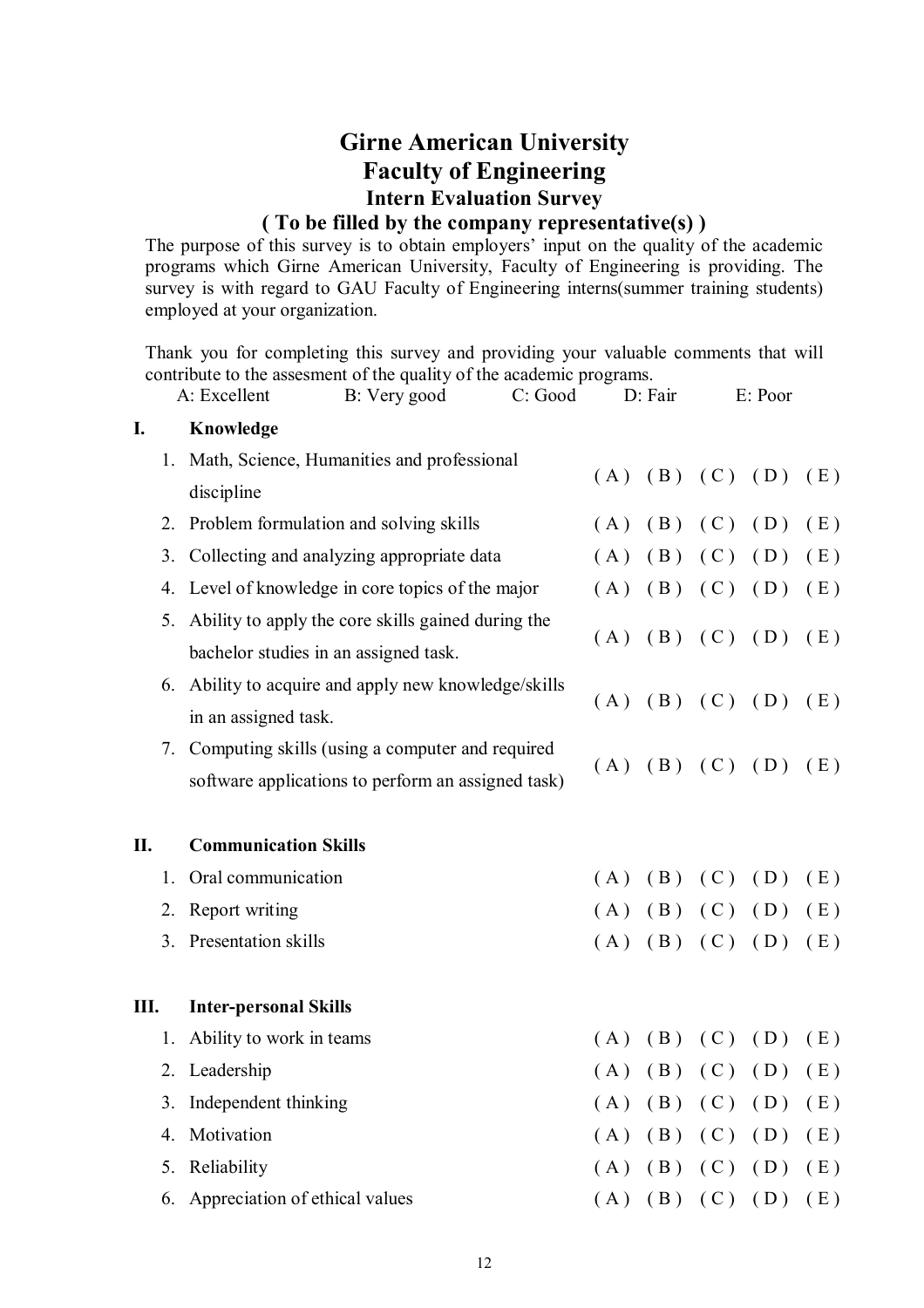#### **IV. Work skills**

| 1. Time management skills |  | $(A)$ $(B)$ $(C)$ $(D)$ $(E)$ |  |
|---------------------------|--|-------------------------------|--|
| 2. Judgment               |  | $(A)$ $(B)$ $(C)$ $(D)$ $(E)$ |  |
| 3. Discipline             |  | (A) (B) (C) (D) (E)           |  |

#### **V. General Comments**

Please make any additional comments or suggestions, which you think would help strengthen our programs for the preparation of graduates who will enter your field.



#### **VI. Information About Organization**

- 1. Organization Name\_\_\_\_\_\_\_\_\_\_\_\_\_\_\_\_\_\_\_\_\_\_\_\_\_\_\_\_\_\_\_\_\_\_\_\_\_\_\_\_\_\_\_\_\_\_\_\_\_\_
- 2. Type of Business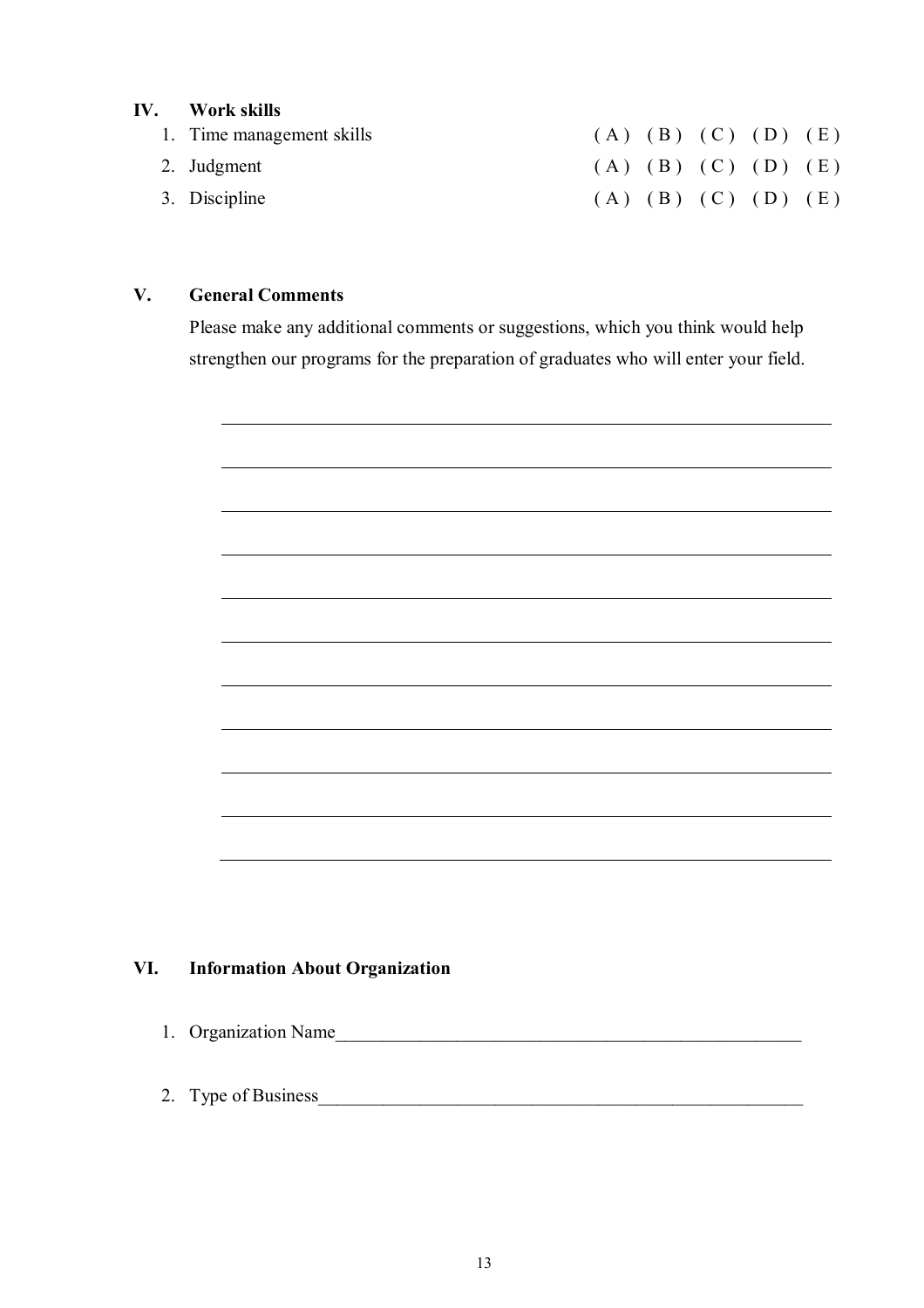## **Girne Amerikan Universitesi Mühendislik Fakültesi Stajiyer Öğrenci Değerlendirme Anketi ( Frima Yetkilisi Tarafından Doldurulacak)**

Bu anketin amacı öğrencilerimize sunulan eğitim programların kalitesini ölçmemize yardımcı olacak, işveren görüşlerine ve değerlendirmelerine ulaşmaktır. Anketi, sizinle birlikte staj süreci geçirmiz öğrencimizi değerlendirmeniz sonucunda edindiğiniz izlenim doğrultusunda doldurunuz.

Anketi doldurarak çok değerli görüşelrinizi fakültemizle paylaştığınız ve eğitm programı değerlendirmemize katıda bulunduğunuz için teşekkür ederiz.

|      |    | $\sum_{i=1}^{n}$<br>A: Mükemmel                                                                             | B: Çok İyi | $C:$ İyi | D: Orta         |                 |     | E: Zayıf          |     |
|------|----|-------------------------------------------------------------------------------------------------------------|------------|----------|-----------------|-----------------|-----|-------------------|-----|
| I.   |    | <b>Bilgi/Beceri Seviyesi</b>                                                                                |            |          |                 |                 |     |                   |     |
|      |    | 1. Matematik, Fen ve/veya Sosyal Bilimler bilgisi ve<br>profosyonel formasyon                               |            | (A)      |                 | (B) (C) (D)     |     | (E)               |     |
|      |    | 2. Problem tespiti ve çözüm üretme yeteneği                                                                 |            |          |                 | (A) (B) (C) (D) |     |                   | (E) |
|      | 3. | Gerekli biligiyi toplama ve analiz etme yeteneği                                                            |            |          |                 | (A) (B) (C) (D) |     |                   | (E) |
|      |    | 4. Alanı ile ilgili temel konularda (derslerde) bilgi<br>düzeyi                                             |            | (A)      | (B)             | $(C)$ $(D)$     |     | (E)               |     |
|      |    | 5. Lisans eğitimi esnasında kazandığı temel<br>yetenekleri kullanabilme/uygulayabilme yeteneği              |            |          | (A) (B) (C) (D) |                 |     | (E)               |     |
|      |    | 6. Gerektiği takdirde yeni bilgi ve beceriler<br>edinebilme ve bu yeni becerileri uygulayabilme<br>yeteneği |            |          |                 |                 |     | (A) (B) (C) (D)   | (E) |
|      | 7. | Bilgisayar Kullanım Becerisi (Verilen işi için<br>gerekli yazılım kullanabilme becerisi)                    |            |          |                 | (A) (B) (C) (D) |     |                   | (E) |
| П.   |    | İletişim becerileri                                                                                         |            |          |                 |                 |     |                   |     |
|      | 1. | Sözlü İletişim                                                                                              |            |          | (A)             | (B)             | (C) | (D)               | (E) |
|      | 2. | Teknik Döküman Hazırlama                                                                                    |            |          |                 | (A) (B) (C) (D) |     |                   | (E) |
|      | 3. | Sunum Yeteneği                                                                                              |            |          | (A)             | (B)             |     | $(C)$ $(D)$       | (E) |
| III. |    | Is arkadasları ile ilişkiler                                                                                |            |          |                 |                 |     |                   |     |
|      |    | 1. Takım elemanı oalrak rol üstlenme becerisi                                                               |            |          | (A)             |                 |     | $(B)$ $(C)$ $(D)$ | (E) |
|      | 2. | Liderlik                                                                                                    |            |          | (A)             | (B)             |     | $(C)$ $(D)$       | (E) |
|      | 3. | Bağımsız düşünebilme                                                                                        |            |          | (A)             | (B)             |     | $(C)$ $(D)$       | (E) |
|      | 4. | Motivasyon                                                                                                  |            |          | (A)             | (B)             | (C) | (D)               | (E) |
|      | 5. | Güvenilirlik                                                                                                |            |          | (A)             | (B)             | (C) | (D)               | (E) |
|      | 6. | Etik değerlere bağlılık ve uyum                                                                             |            |          |                 |                 |     | (A) (B) (C) (D)   | (E) |